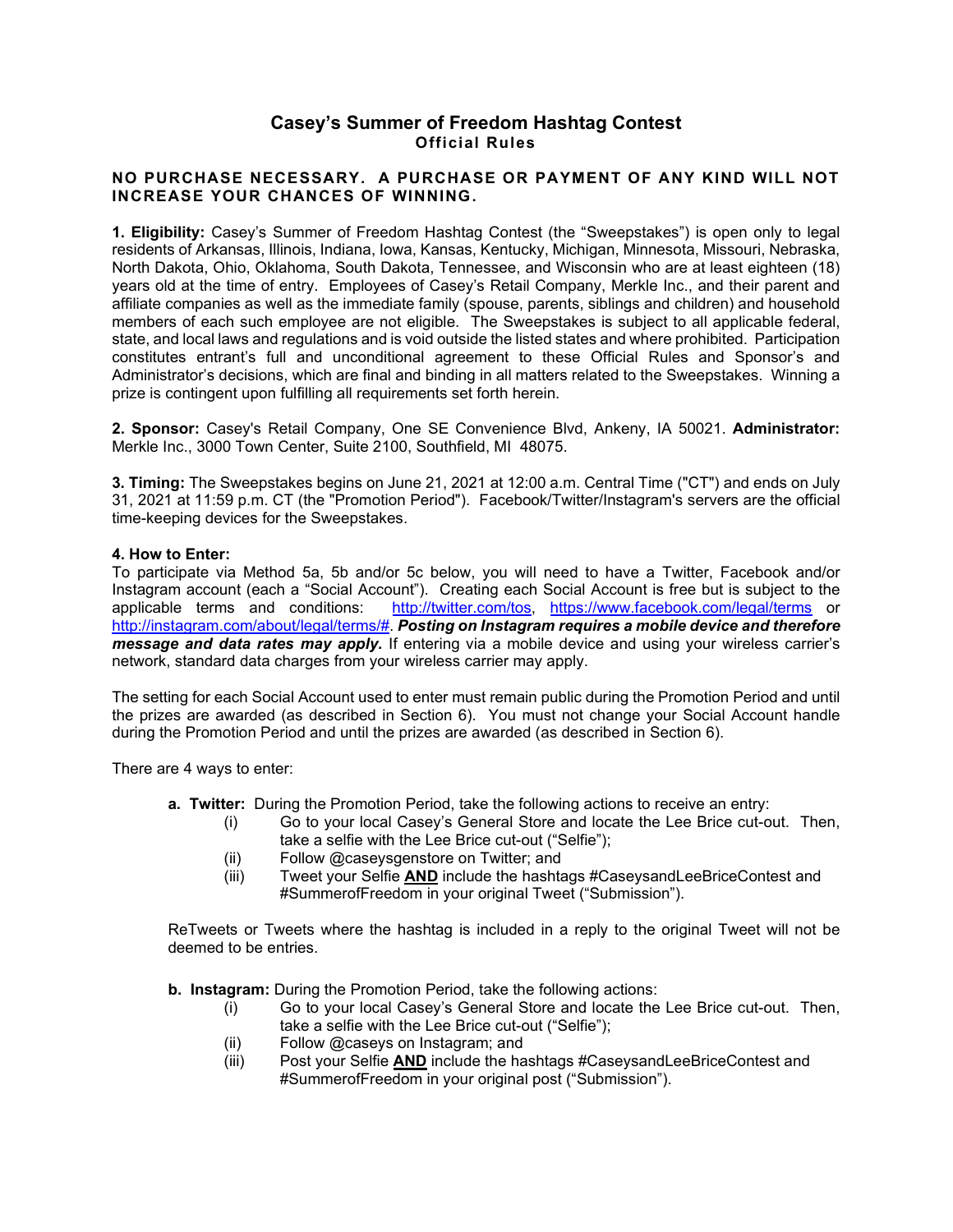Instagram stories, or Instagram posts where the hashtag is included in a comment to the original post, will not be deemed to be entries.

- **c. Facebook:** During the Promotion Period, take the following actions:
	- (i) Go to your local Casey's General Store and locate the Lee Brice cut-out. Then, take a selfie with the Lee Brice cut-out ("Selfie");
	- (ii) Follow @caseys on Facebook;
	- (iii) Locate Sponsor's Sweepstakes post on its Facebook page (https://www.facebook.com/caseys); and
	- (iv) Comment on the Sweepstakes post with your Selfie **AND** the hashtags #CaseysandLeeBriceContest and #SummerofFreedom ("Submission").

By Tweeting/posting your Submission, you agree that it conforms to the guidelines, permissions, and content restrictions below and that Sponsor, in its sole discretion, may disqualify you if it believes that it fails to conform.

Guidelines:

- The Submission must be your original work;
- Each Submission must be unique; and
- The Submission cannot have been submitted previously in a promotion of any kind.

## Content Restrictions:

- The Submission must not include any private information of a third party such as name, address, phone number, or email address;
- The Submission must not contain photo collages or videos;
- The Submission must not contain material that violates or infringes another's rights, including but not limited to privacy, publicity or intellectual property rights, or that constitutes copyright infringement;
- The Submission may feature the Lee Brice cut-out and brand names or trademarks owned by Sponsor, which entrant has a limited license to use to create and upload a Submission in this Contest. **Submission MUST NOT show, reference or mention brands competitive to those of Sponsor or it will be disqualified.** Submission must not feature any other brands or trademarks not owned by Sponsor;
- The Submission must not disparage Sponsor, Administrator, or any other person or party affiliated with the promotion and administration of this Sweepstakes;
- The Submission must not contain material that Sponsor deems to be inappropriate, indecent, obscene, hateful, tortious, defamatory, slanderous or libelous;
- The Submission must not contain material that Sponsor deems to promote bigotry, racism, hatred or harm against any group or individual or to promote discrimination based on race, gender, religion, nationality, disability, sexual orientation or age; and
- The Submission must not contain material that is unlawful, in violation of or contrary to the laws or regulations in any jurisdiction where Submission is created.

Permissions: Entrant must have permission from any recognizable individuals who appear in the Submission to use their names and likenesses in the Submission and to grant the rights set forth herein. Minors may only be included in the Submission if entrant is their parent or legal guardian. If requested, entrant must be able to provide such permissions or proof in a form acceptable to Sponsor.

By Tweeting/posting a qualified Submission that conforms to all of the above requirements, you will receive one (1) entry into the Sweepstakes.

**d. Free Mail-In**: During the Promotion Period, to enter without traveling to a Casey's location, posting a photo on Instagram, commenting on Facebook or tweeting, print your full name, home mailing address, phone number, email address, and date of birth on a piece of paper and mail it in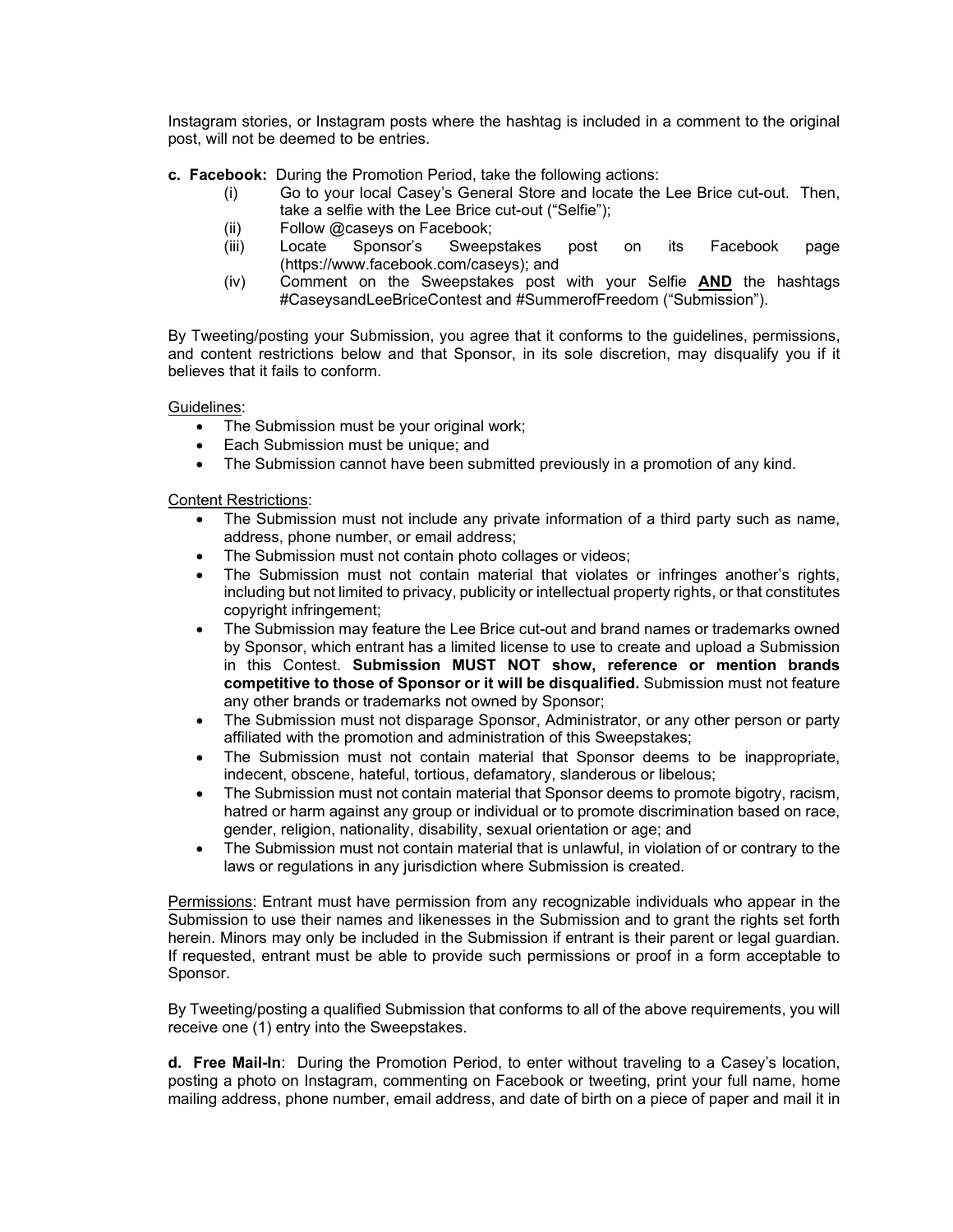an envelope with proper postage to "Casey's Summer of Freedom Hashtag Contest," c/o Merkle Inc., P.O. Box 5010, Department 848572, Kalamazoo, MI 49003-5010. You will receive one (1) entry into the Sweepstakes. Limit: One (1) entry per envelope, subject to the overall limit below. All mail-in entries must be handwritten and must be postmarked by July 31, 2021 and received by August 7, 2021. All entries become the exclusive property of Sponsor and none will be acknowledged or returned. Proof of sending or submission will not be deemed to be proof of receipt by Sponsor. Sponsor is not responsible for lost, late, incomplete, invalid, unintelligible, illegible, misdirected or postage-due entries, which will be disqualified.

**Entry Limit**: You may enter one (1) time per Social Account during the Promotion period. You may enter up to three (3) times total during the Promotion Period, regardless of methods of entry. Multiple entrants are not permitted to share the same email address or Social Account. Any attempt by any entrant to obtain more than the stated number of entries by using multiple/different emails, Social Accounts, identities, registrations and logins, or any other methods will void that entrant's entries and that entrant may be disqualified. Use of any automated system to participate is prohibited and will result in disqualification. In the event of a dispute as to any entry, the authorized account holder of the email address or Social Account used to enter will be deemed to be the entrant. The "authorized account holder" is the natural person assigned an email address or Social Account by an Internet access provider, online service provider or other organization responsible for assigning email addresses used to create the Social Account. Each potential winner may be required to show proof of being an authorized account holder. Released Parties (as defined in Section 8, below) are not responsible for lost, late, unreceived, damaged, incomplete, invalid, un-intelligible, garbled, delayed or misdirected Submissions or failure to receive Submissions due to limitation of third-party social network platforms all of which will be void.

**5. Sponsor's Use of Social Post Content:** Tweeting/Posting a Submission constitutes entrant's consent to give Sponsor a royalty-free, irrevocable, perpetual, non-exclusive license to use, reproduce, modify, publish, create derivative works from, and display such submissions in whole or in part, on a worldwide basis, and to incorporate it into other works, in any form, media or technology now known or later developed, including for promotional or marketing purposes. If requested, entrant will sign any documentation that may be required for Sponsor or its designees to make use of the non-exclusive rights entrant is granting to use the Submission.

**6. Drawings:** Administrator is an independent judging organization whose decisions as to the administration and operation of the Sweepstakes and the selection of the potential winners are final and binding in all matters related to the Sweepstakes. Administrator will randomly select the potential Sweepstakes winners from all eligible entries received during the Promotion Period, on or around August 12, 2021. Each potential winner will be notified by @caseys (Instagram/Facebook) or @caseysgenstore (Twitter) through the social channel used to enter and will be directed to a secure online claim form and asked to provide his/her name, email address, mailing address and date of birth to confirm eligibility within two (2) days of the date notice or attempted notice is sent into order to claim the prize. Each potential winner (or parent/legal guardian if winner is a minor in his/her state of residence) will also be required to sign and return a Declaration of Compliance, Liability Waiver and, where not prohibited, a Publicity Release ("Declaration") which must be received by Administrator within three (3) days of the date notice or attempted notice is sent, in order to claim his/her prize. If a potential winner of any prize cannot be contacted, fails to sign and return the Declaration or provide any other requested information, within the required time period, or the prize is returned as undeliverable, the potential winner forfeits his/her prize. Receiving a prize is contingent upon compliance with these Official Rules. In the event that a potential winner forfeits the prize or is disqualified for any reason, Sponsor will award the applicable prize to an alternate winner by random drawing from among all remaining eligible entries. Only three (3) alternate drawings will be held, after which the prize will remain un-awarded.

**7. Prizes:** TWO (2) GRAND PRIZES: A Concert Event Package consisting of 2 tickets (1 each for winner and 1 guest) to a Lee Brice concert; a pre-show meet and greet with Lee Brice; a \$500 prepaid card, terms and conditions apply; and a \$500 Casey's gift card, terms and conditions apply. All details about the concert and meet and greet, including the date, time, location, venue, time and seats, will be determined by Sponsor in its sole discretion. Concert and meet and greet are intended to take place by December 31, 2021 but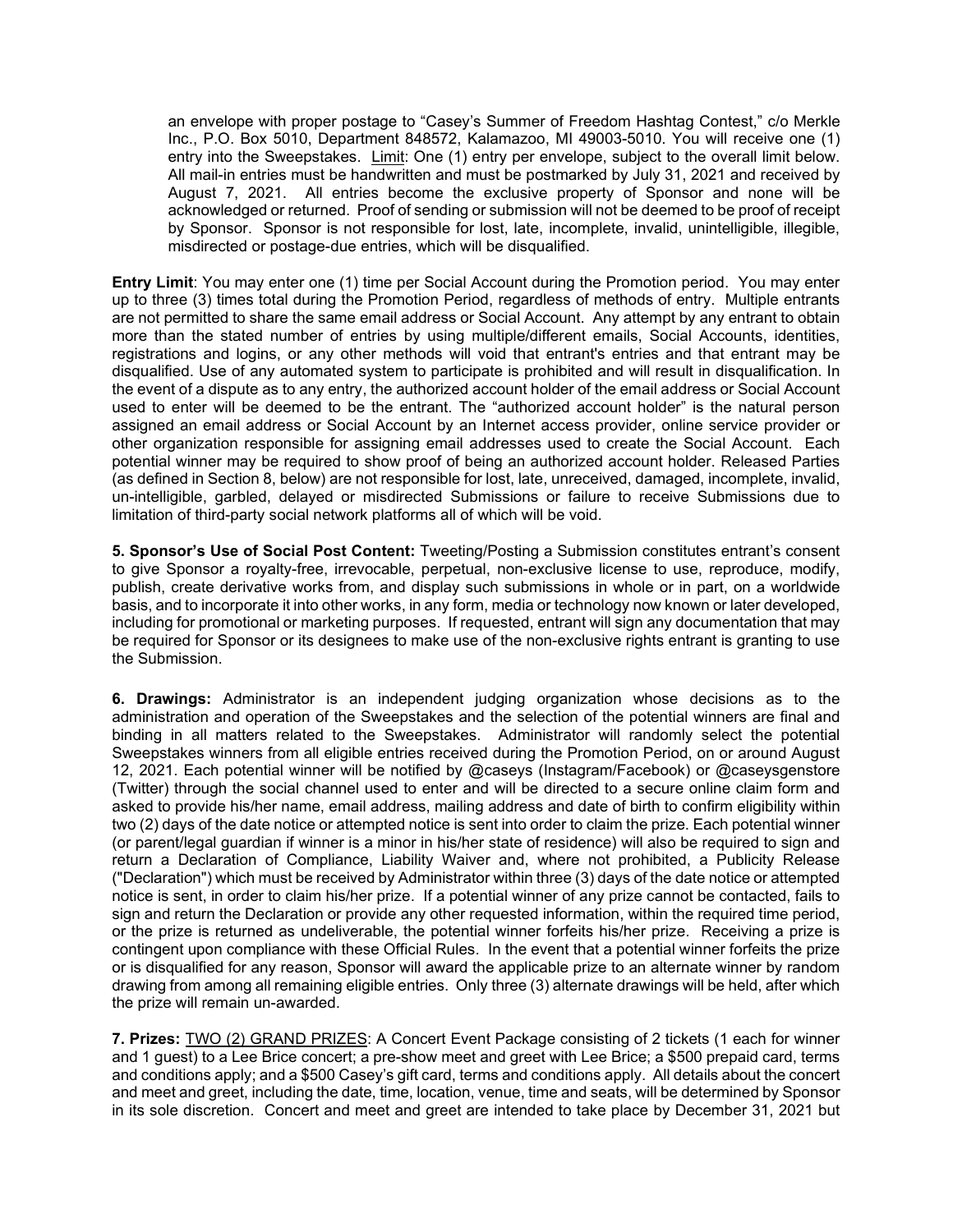the date may be altered by artist's discretion. **All expenses and incidental costs not expressly stated in the package description above, including but not limited to, airfare, lodging, ground transportation, food, parking, tolls, incidentals, gratuities, passenger tariffs or duties, airline fees, surcharges, airport fees, service charges or facility charges, personal charges at lodging, security fees, taxes or other expenses, are the responsibility solely of winner.** Sponsor will not replace any lost, mutilated or stolen tickets. Tickets may be subject to standard rain-check policies and procedures. By accepting ticket prize, winner agrees to abide by any terms, conditions and restrictions provided by the ticket. The Sponsor is not responsible if winner does not use ticket on day of concert or attend meet and greet. Approximate Retail Value: \$1,200.

Prizes are non-transferable and no substitution will be made except as provided herein at the Sponsor's sole discretion. Sponsor reserves the right to substitute a prize or prize component for one of equal or greater value if the designated prize should become unavailable for any reason. Winners are responsible for all taxes and fees associated with prize receipt and/or use. Odds of winning a prize depend on the number of eligible entries received during the Promotion Period. Limit: one (1) prize per person. Sponsor or its agent will contact each winner approximately 1 to 2 weeks after winner confirmation is complete about fulfillment of the concert and meet and greet. Winner will pick up tickets at the concert venue box office. Gift card prizes will be fulfilled by mail approximately 1 to 2 weeks after winner confirmation is complete.

**8. Release:** By receipt of any prize, winners agree to release and hold harmless Sponsor, Administrator, Twitter, Inc., Instagram, Inc., Facebook, Inc., and their respective subsidiaries, affiliates, suppliers, distributors, advertising/promotion agencies, and prize suppliers, and each of their respective parent companies and each such company's officers, directors, employees and agents (collectively, the "Released Parties") from and against any claim or cause of action, including, but not limited to, personal injury, death, or damage to or loss of property, arising out of participation in the Sweepstakes or receipt or use or misuse of any prize.

**9. Publicity:** Except where prohibited, participation in the Sweepstakes constitutes each winner's consent to Sponsor's and its agents' use of winner's name, prize information, likeness, Submission, photograph (including, without limitation, winner's Social Account profile photo), voice, opinions and/or hometown and state for promotional purposes in any media, worldwide, without further payment or consideration.

**10. General Conditions:** Sponsor reserves the right to cancel, suspend and/or modify the Sweepstakes, if any fraud, technical failures, human error, or any other factor impairs the integrity or proper functioning of the Sweepstakes, or any event or cause beyond Sponsor's control (e.g. events such as natural calamities, national emergencies, civil unrest, widespread illnesses, declarations of war, acts of God, or acts of terrorism) interferes with any aspect of the Sweepstakes, including but not limited to fulfillment of the prize(s), as determined by Sponsor in its sole discretion. In such event, Sponsor, in its sole discretion, may elect to hold a random drawing from among all eligible entries received up to the date of discontinuance and may modify the prizes offered herein. Sponsor reserves the right, in its sole discretion, to disqualify any individual it finds to be tampering with the entry process or the operation of the Sweepstakes or to be acting in violation of the Official Rules of this or any other promotion or in an unsportsmanlike or disruptive manner. Any attempt by any person to deliberately undermine the legitimate operation of the Sweepstakes may be a violation of criminal and civil law, and, should such an attempt be made, Sponsor reserves the right to seek damages from any such person to the fullest extent permitted by law. Sponsor's failure to enforce any term of these Official Rules shall not constitute a waiver of that provision.

**11. Limitations of Liability:** The Released Parties are not responsible for: (1) any incorrect or inaccurate information, whether caused by entrants, printing errors or by any of the equipment or programming associated with or utilized in the Sweepstakes; (2) technical failures of any kind, including, but not limited to malfunctions, interruptions, or disconnections in phone lines or network hardware or software; (3) unauthorized human intervention in any part of the entry process or the Sweepstakes; (4) technical or human error which may occur in the administration of the Sweepstakes or the processing of entries; (5) late, lost, undeliverable, damaged or stolen mail; or (6) any injury or damage to persons or property which may be caused, directly or indirectly, in whole or in part, from entrant's participation in the Sweepstakes or receipt or use or misuse of any prize. If for any reason an entrant's entry is confirmed to have been